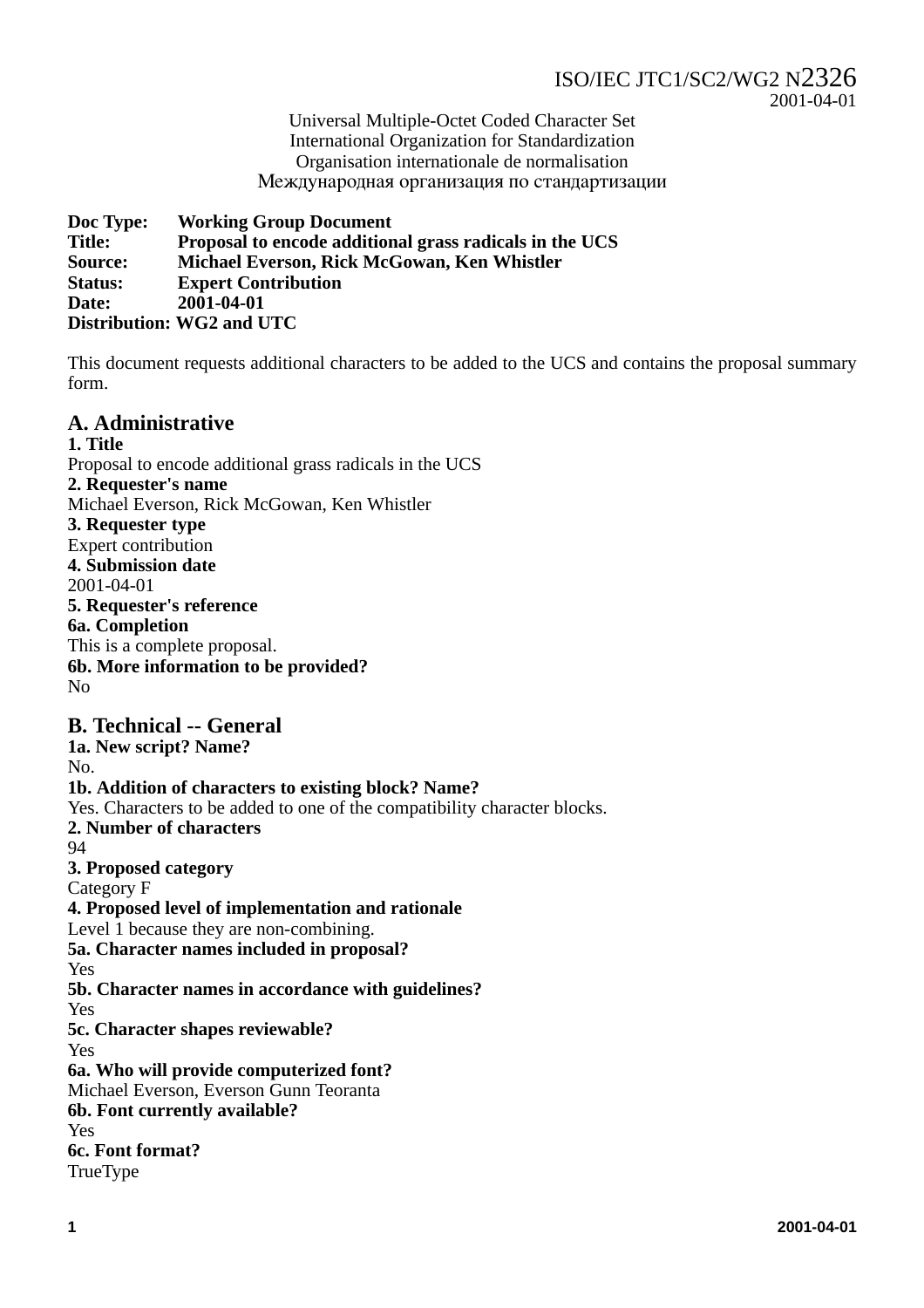**7a. Are references (to other character sets, dictionaries, descriptive texts, etc.) provided?** No.

**7b. Are published examples (such as samples from newspapers, magazines, or other sources) of use of proposed characters attached?**

No.

**8. Does the proposal address other aspects of character data processing?** No.

## **C. Technical -- Justification**

## **1. Contact with the user community?**

Yes. The user community has returned repeatedly with requests for additional grass radicals.

## **2. Information on the user community?**

Standardizers.

## **3a. The context of use for the proposed characters?**

Endless, eternal compatibility.

## **3b. Reference**

See above

## **4a. Proposed characters in current use?**

Not yet, but it is only a matter of time.

## **4b. Where?**

**5a. Characters should be encoded entirely in BMP?**

## Yes.

## **5b. Rationale**

Filling the BMP with characters like these will force industry to implement surrogates in order to access less imaginary characters in the SIP.

## **6. Should characters be kept in a continuous range?**

It makes no difference really.

**7a. Can the characters be considered a presentation form of an existing character or character sequence?** 

Of course they can. That's the nature of compatibility characters.

**7b. Where?**

See below.

**7c. Reference**

**8a. Can any of the characters be considered to be similar (in appearance or function) to an existing character?**

Certainly.

**8b. Where?**

See below.

**8c. Reference**

**9a. Combining characters or use of composite sequences included?**

No

**9b. List of composite sequences and their corresponding glyph images provided?**

No.

**10. Characters with any special properties such as control function, etc. included?** No

## **Proposal.**

Among the 61 compatibility characters for JIS X 213 now accepted for encoding in the BMP, it turns out there are *another* two instances of the grass radical. This brings our total to nine:

U+8278 CJK UNIFIED IDEOGRAPH-8278 U+8279 CJK UNIFIED IDEOGRAPH-8279 U+4491 CJK UNIFIED IDEOGRAPH-4491

- $\leftarrow$  This is the real character.
- $\leftarrow$  The 3-stroke radical form
- $\leftarrow$  The non-crossing 3-stroke radical form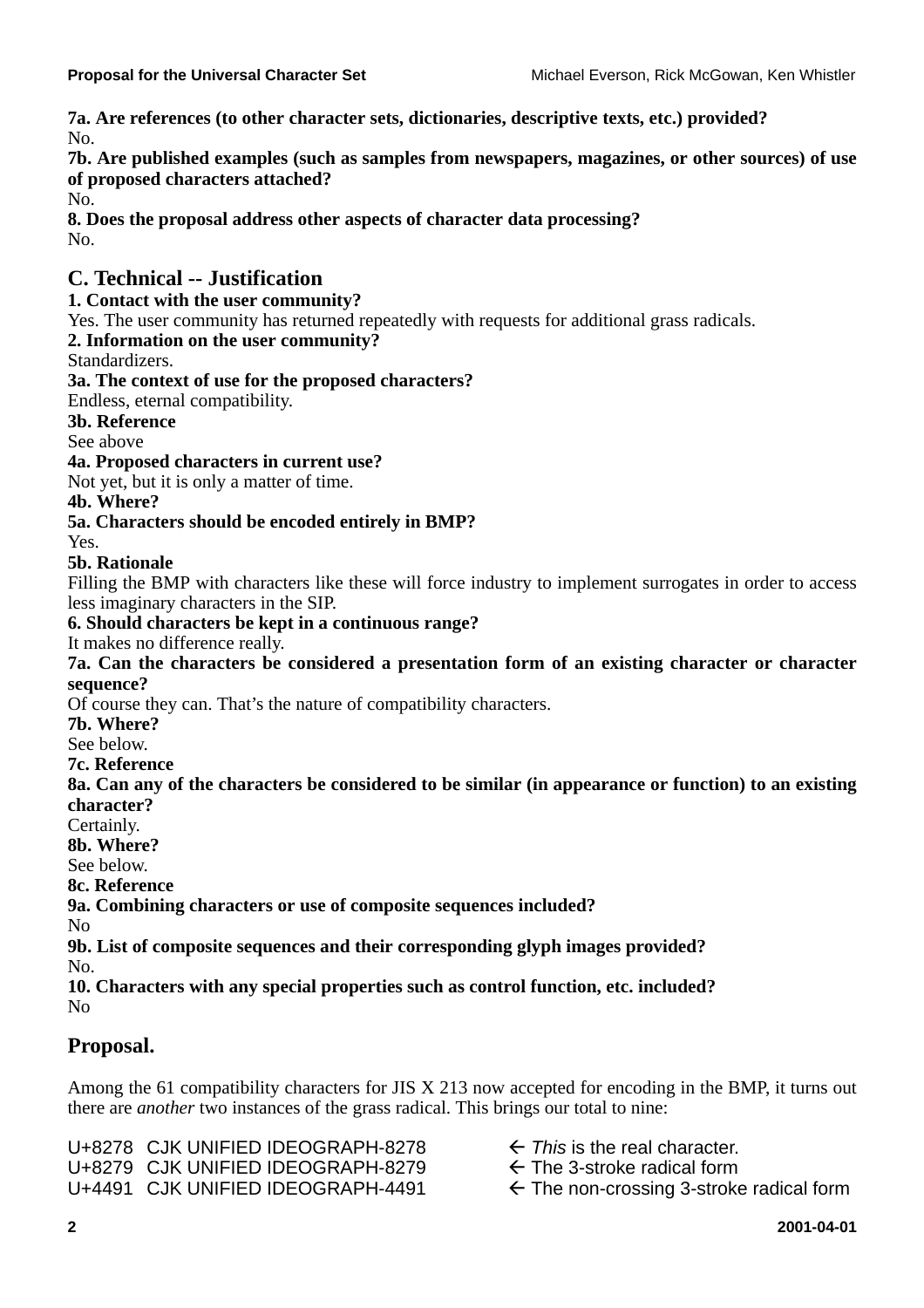**Proposal for the Universal Character Set** Michael Everson, Rick McGowan, Ken Whistler

U+2F8B KANGXI RADICAL GRASS U+2EBE CJK RADICAL GRASS ONE U+2EBF CJK RADICAL GRASS TWO U+2EC0 CJK RADICAL GRASS THREE U+FA5E CJK COMPATIBILITY IDEOGRAPH-FA5E  $\leftarrow$  Looks like U+2EC0 U+FA5F CJK COMPATIBILITY IDEOGRAPH-FA5F  $\leftarrow$  Looks like U+2EBF

 $\leftarrow$  Radical symbol that looks like U+8278

- $\leftarrow$  Radical symbol that looks like U+8279
- $\leftarrow$  The 4-stroke radical form
- $\leftarrow$  A variant 4-stroke radical form
	-
	-

The set of grass radicals proposed here follows. Five abstract characters refer to the glyph shapes in the inventory:

ABSTRACT CHARACTER FOR RADICAL GRASS GLYPH SHAPE-1 (= 2EBE) ABSTRACT CHARACTER FOR RADICAL GRASS GLYPH SHAPE-2 (= 2EBF) ABSTRACT CHARACTER FOR RADICAL GRASS GLYPH SHAPE-3 (= 2EC0) ABSTRACT CHARACTER FOR RADICAL GRASS GLYPH SHAPE-4 (= 2F8B) ABSTRACT CHARACTER FOR RADICAL GRASS GLYPH SHAPE-5 (= FA5E) ABSTRACT CHARACTER FOR RADICAL GRASS GLYPH SHAPE-6 (= 4491)

Six dingbat grass radicals, for those users who need to specify an exact shape that is not font-variable:

DINGBAT RADICAL GRASS-1 DINGBAT RADICAL GRASS-2 DINGBAT RADICAL GRASS-3 DINGBAT RADICAL GRASS-4 DINGBAT RADICAL GRASS-5 DINGBAT RADICAL GRASS-6

A superunified grass radical, that unifies all nine entities from the current standard:

#### CJK SUPERUNIFIED RADICAL GRASS

A set of thirty disunified, language-specific forms:

TRADITIONAL CHINESE RADICAL GRASS-1 TRADITIONAL CHINESE RADICAL GRASS-2 TRADITIONAL CHINESE RADICAL GRASS-3 TRADITIONAL CHINESE RADICAL GRASS-4 TRADITIONAL CHINESE RADICAL GRASS-5 TRADITIONAL CHINESE RADICAL GRASS-6 SIMPLIFIED CHINESE RADICAL GRASS-1 SIMPLIFIED CHINESE RADICAL GRASS-2 SIMPLIFIED CHINESE RADICAL GRASS-3 SIMPLIFIED CHINESE RADICAL GRASS-4 SIMPLIFIED CHINESE RADICAL GRASS-5 SIMPLIFIED CHINESE RADICAL GRASS-6 JAPANESE RADICAL GRASS-1 JAPANESE RADICAL GRASS-2 JAPANESE RADICAL GRASS-3 JAPANESE RADICAL GRASS-4 JAPANESE RADICAL GRASS-5 JAPANESE RADICAL GRASS-6 KOREAN RADICAL GRASS-1 KOREAN RADICAL GRASS-2 KOREAN RADICAL GRASS-3 KOREAN RADICAL GRASS-4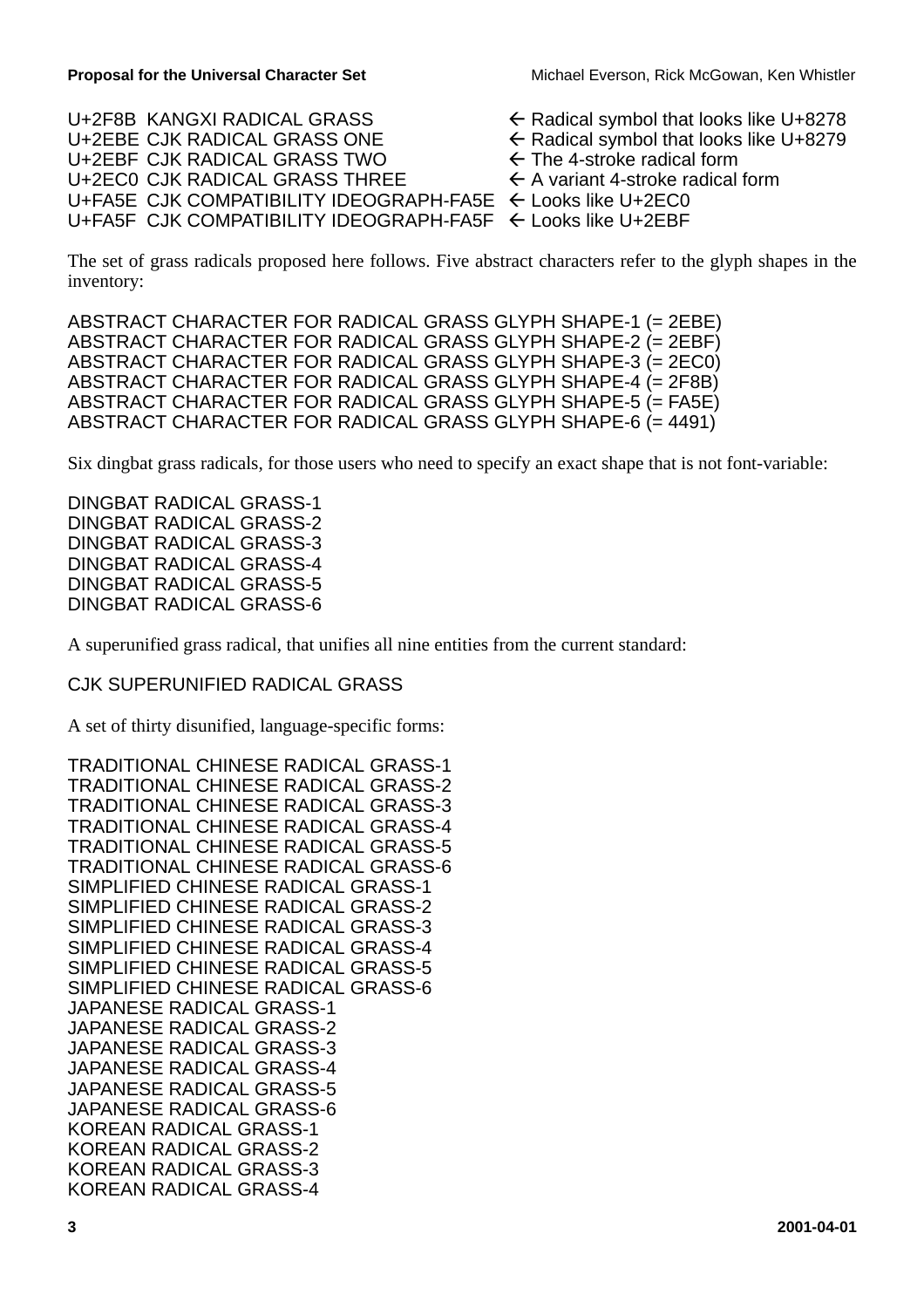KOREAN RADICAL GRASS-5 KOREAN RADICAL GRASS-6 VIETNAMESE RADICAL GRASS-1 VIETNAMESE RADICAL GRASS-2 VIETNAMESE RADICAL GRASS-3 VIETNAMESE RADICAL GRASS-4 VIETNAMESE RADICAL GRASS-5 VIETNAMESE RADICAL GRASS-6

Eight glyph pieces, for users who need to compose them:

CJK RADICAL GRASS-2 LEFT HALF CJK RADICAL GRASS-2 RIGHT HALF CJK RADICAL GRASS-3 LEFT HALF CJK RADICAL GRASS-3 RIGHT HALF CJK COMPATIBILITY IDEOGRAPH-FA5E LEFT HALF CJK COMPATIBILITY IDEOGRAPH-FA5E RIGHT HALF KANGXI RADICAL GRASS LEFT HALF KANGXI RADICAL GRASS RIGHT HALF

Unified Han character selectors: when applied to any other form of the Grass Radical, they will select one of the three unified characters:

GRASS RADICAL UNIFIED IDEOGRAPH-8278 SELECTOR GRASS RADICAL UNIFIED IDEOGRAPH-8279 SELECTOR GRASS RADICAL UNIFIED IDEOGRAPH-4491 SELECTOR

A set of eighteen circled characters:

CIRCLED GRASS RADICAL-1 CIRCLED GRASS RADICAL-2 CIRCLED GRASS RADICAL-3 CIRCLED GRASS RADICAL-4 CIRCLED GRASS RADICAL-5 CIRCLED GRASS RADICAL-6 NEGATIVE CIRCLED GRASS RADICAL-1 NEGATIVE CIRCLED GRASS RADICAL-2 NEGATIVE CIRCLED GRASS RADICAL-3 NEGATIVE CIRCLED GRASS RADICAL-4 NEGATIVE CIRCLED GRASS RADICAL-5 NEGATIVE CIRCLED GRASS RADICAL-6 DOUBLE CIRCLED GRASS RADICAL-1 DOUBLE CIRCLED GRASS RADICAL-2 DOUBLE CIRCLED GRASS RADICAL-3 DOUBLE CIRCLED GRASS RADICAL-4 DOUBLE CIRCLED GRASS RADICAL-5 DOUBLE CIRCLED GRASS RADICAL-6

A set of six outline-formatted characters:

DOUBLE-STRUCK GRASS RADICAL-1 DOUBLE-STRUCK GRASS RADICAL-2 DOUBLE-STRUCK GRASS RADICAL-3 DOUBLE-STRUCK GRASS RADICAL-4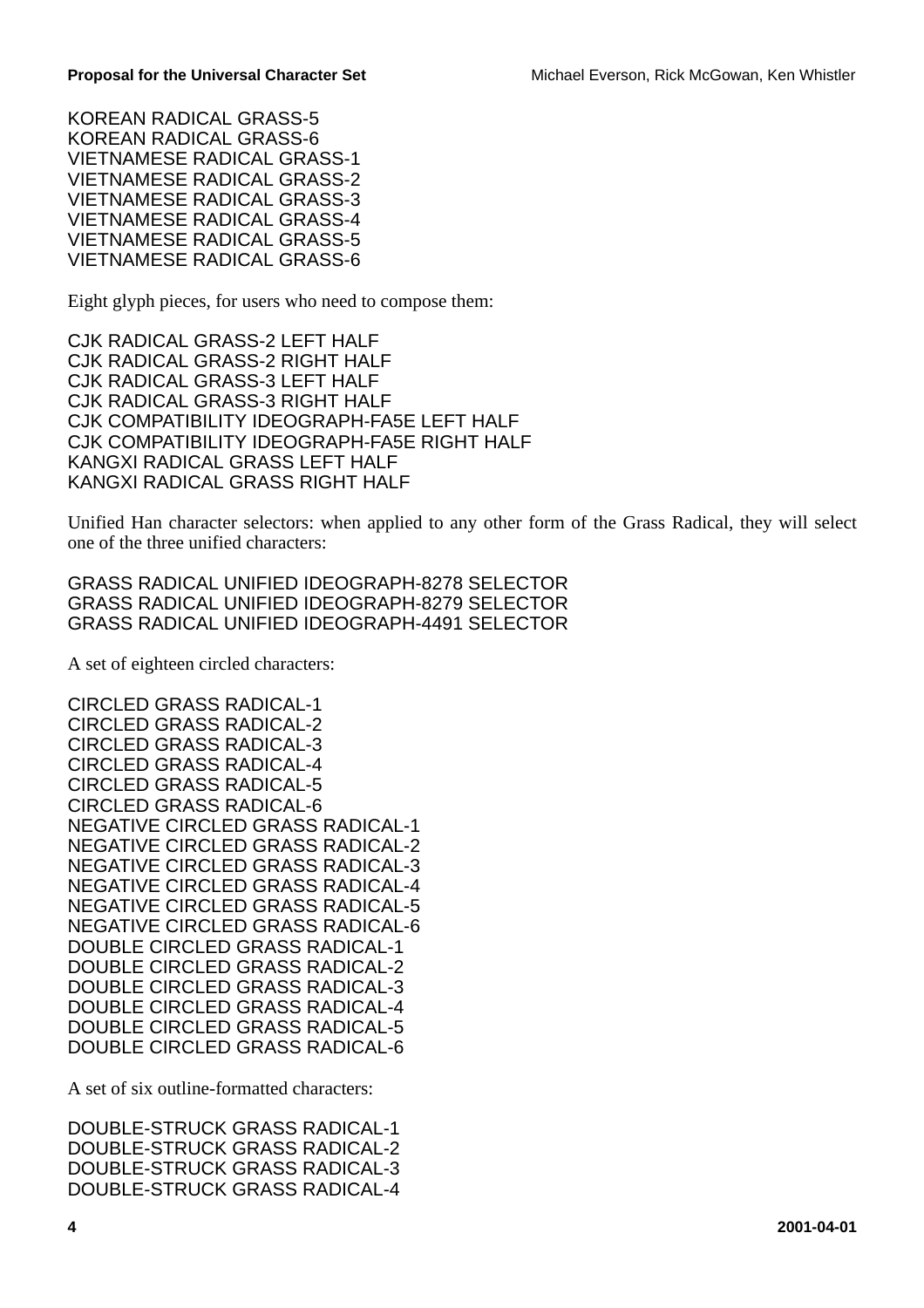## DOUBLE-STRUCK GRASS RADICAL-5 DOUBLE-STRUCK GRASS RADICAL-6

Two archaic characters:

## ARCHAIC GRASS RADICAL-1 ARCHAIC GRASS RADICAL-2

Two special characters:

FRACTAL GRASS RADICAL (grass mat radical) DOUBLE TEN GRASS RADICAL (Taiwan national day grass radical)

Two characters for Japanese use (in horizontal and vertical representation):

#### SQUARE KUSA KANMURI VERTICAL SQUARE KUSA KANMURI

An ideographic description character that indicates composition with a grass radical:

## IDEOGRAPHIC DESCRIPTION CHARACTER GRASS RADICAL ABOVE

A variation indicator, to indicate that the following grass radical is only approximately like the one shown. The sequence can be replaced when an exactly correct grass radical character is added to the standard:

## GRASS RADICAL VARIATION INDICATOR

Variant selectors, to choose the six standard forms from a unified character:

GRASS RADICAL VARIANT SELECTOR-1 GRASS RADICAL VARIANT SELECTOR-2 GRASS RADICAL VARIANT SELECTOR-3 GRASS RADICAL VARIANT SELECTOR-4 GRASS RADICAL VARIANT SELECTOR-5 GRASS RADICAL VARIANT SELECTOR-6

Two pre-deprecated format control characters, which allow turning on or off national shaping for the grass radicals:

GRASS RADICAL NATIONAL SHAPES GRASS RADICAL NOMINAL SHAPES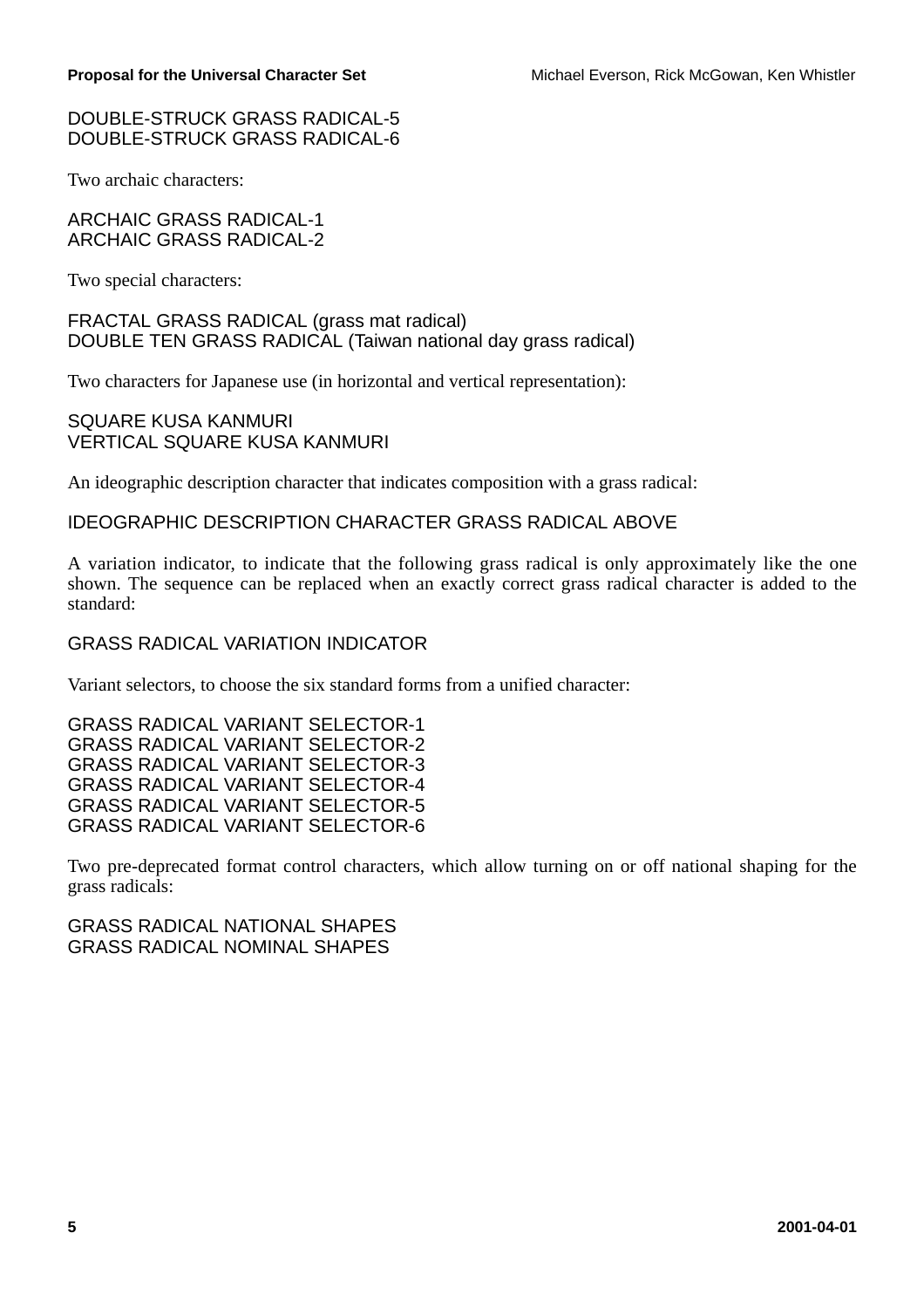|                  | xx0           | xx1                      | xx2                                 | xx3                                    | xx4                                                                                                                                                                                                                                                                                                                                             | xx5        | xx6 | xx7                                                                                    |  |
|------------------|---------------|--------------------------|-------------------------------------|----------------------------------------|-------------------------------------------------------------------------------------------------------------------------------------------------------------------------------------------------------------------------------------------------------------------------------------------------------------------------------------------------|------------|-----|----------------------------------------------------------------------------------------|--|
| $\mathbf 0$      | $+\cdot$      | ート                       | $++$                                | $\vdash$                               | $-1$                                                                                                                                                                                                                                                                                                                                            | 講講         |     | $\left[\begin{smallmatrix} H & H \\ \vdots & \vdots & \vdots \end{smallmatrix}\right]$ |  |
| $\mathbf{1}$     | 十十            |                          | <b>屮屮   +   屮</b>                   |                                        | $\overline{\mathcal{M}}$                                                                                                                                                                                                                                                                                                                        | 十十         |     | $\frac{1}{2}$                                                                          |  |
| $\boldsymbol{2}$ | ┨┝            | $\overline{\mathcal{M}}$ | $-1$ $\vdash$                       | 中                                      | $\hat{H}$                                                                                                                                                                                                                                                                                                                                       | クサ<br>ルムリ  |     | $\frac{11}{15}$                                                                        |  |
| 3                | $-1$ $\vdash$ | $+$                      | 中中                                  | 屮                                      | $(++)$                                                                                                                                                                                                                                                                                                                                          | カクサ<br>インサ |     | $+ +$<br>VS                                                                            |  |
| $\overline{4}$   | 屮中            | $++$                     | $\overline{\mathcal{M}}$            | $+$                                    |                                                                                                                                                                                                                                                                                                                                                 |            |     | $\exists \psi_{\mathsf{S}}$ .                                                          |  |
| $\overline{5}$   | $\Delta$      | $ +$                     | $+\hspace{-1.5mm}+\hspace{-1.5mm}-$ | $\overline{\mathcal{M}}$               | /艸                                                                                                                                                                                                                                                                                                                                              |            |     | $\frac{1}{2}$                                                                          |  |
| $\,6$            | $+\cdot$      | $\overline{+}$           | $++$                                | $(+)$                                  | (4 F                                                                                                                                                                                                                                                                                                                                            |            |     | $\mathcal{P}\Downarrow_{\mathbb{S}}$                                                   |  |
| $\overline{7}$   | $++$          | 尹中   十上                  |                                     | $(++)$                                 | $\Delta t$                                                                                                                                                                                                                                                                                                                                      |            |     | $\frac{\Delta Z}{\text{VS}}$                                                           |  |
| 8                | ┨┝            | $\overline{\mathcal{M}}$ | $-1$ $\vdash$                       | $(\dagger \dagger)$                    | $\frac{1}{2}$                                                                                                                                                                                                                                                                                                                                   |            |     |                                                                                        |  |
| 9                | $-1$ $\vdash$ | $+$                      | யுடி                                | ,<br>八月<br>八月                          | ╶╬╶╠╾                                                                                                                                                                                                                                                                                                                                           |            |     |                                                                                        |  |
| A                | யுடி<br>ノー    | $++$                     | $\overline{\mathcal{M}}$            | $(+)$                                  | $\begin{picture}(20,5) \put(0,0){\line(1,0){155}} \put(15,0){\line(1,0){155}} \put(15,0){\line(1,0){155}} \put(15,0){\line(1,0){155}} \put(15,0){\line(1,0){155}} \put(15,0){\line(1,0){155}} \put(15,0){\line(1,0){155}} \put(15,0){\line(1,0){155}} \put(15,0){\line(1,0){155}} \put(15,0){\line(1,0){155}} \put(15,0){\line(1,0){155}} \put$ |            |     |                                                                                        |  |
| $\mathsf B$      | $\Delta$      | $\mathcal{A}$            | $+$                                 | $\left(\frac{\Delta L}{\Delta}\right)$ | $\overline{\dashv}$                                                                                                                                                                                                                                                                                                                             |            |     |                                                                                        |  |
| $\mathsf{C}$     | $+$           | ート                       | $\ddot{\phantom{1}}$                | Ð                                      | யியி                                                                                                                                                                                                                                                                                                                                            |            |     |                                                                                        |  |
| D                | $+\cdot$      | 丱                        | $\overline{\phantom{a}}$            | Œ                                      | D                                                                                                                                                                                                                                                                                                                                               |            |     |                                                                                        |  |
| $\mathsf E$      | $++$          | $\Delta L$               | ├                                   | $\bf \Phi$                             | $\int$                                                                                                                                                                                                                                                                                                                                          |            |     | $M_A +$                                                                                |  |
| $\overline{F}$   | ┨┝            | $+\cdot$                 | $\overline{\phantom{0}}$            | 艸                                      | ΨΨ                                                                                                                                                                                                                                                                                                                                              |            |     | $\overset{\text{NO}}{\text{++}}$                                                       |  |

# **GRASS RADICALS**

**G = 00 P = 00**